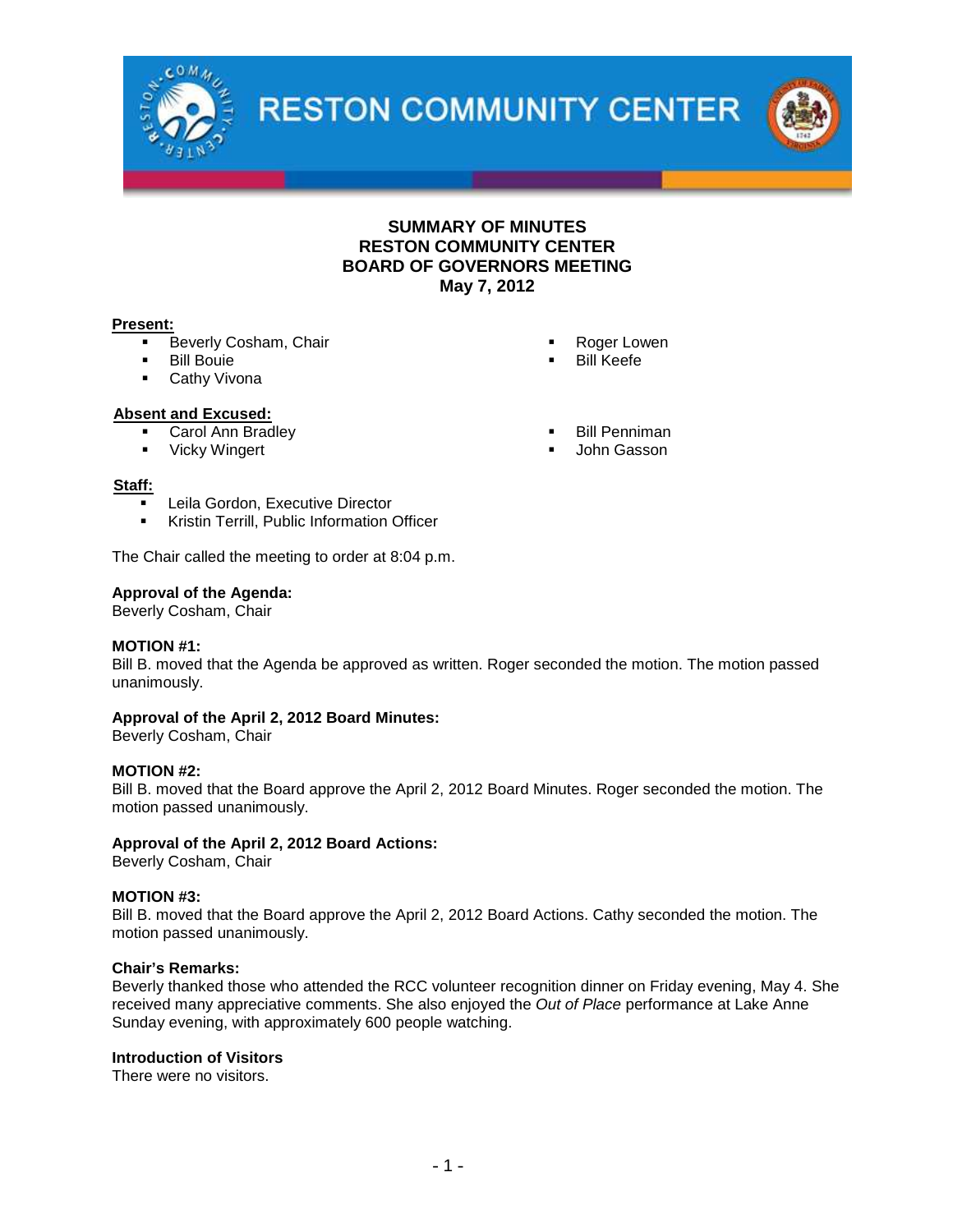## **Board Member Input on Activities Attended:**

Roger saw the Reston Community Players performance of *August: Osage County.* It was three hours long, with two intermissions. While not lighthearted, it was a tremendous performance equal to anything one could see in Washington, DC or New York City.

Cathy attended the Reston Founders Day celebration and the Evening of New Music and Trout Fishing in America performances on the CenterStage. She also attended South Lakes High School's performance of *West Side Story* after seeing the excerpt at the Founders Day event.

Bill B. has been busy with lots of Park Authority meetings, IPAR meetings and others.

Bill K. attended the *Out of Place* performance and has been working with the Reston Master Plan Task Force.

Beverly has been very busy with Reston Community Orchestra fundraiser meetings and the fundraiser. She is singing with the Festival Singers and preparing a piece with the McLean Symphony, and rehearsing for another "Happening at the Harmon" program. She also attended the RCC volunteer recognition dinner, sang at the Founders Day and Best of Reston events, and attended the *Out of Place* performance, as well as many other events. During the month of April, in fact, the only dates on which Beverly didn't participate in an RCC or other community or artistic activity were April 6, 8, 13, and 27-30.

## **Executive Director's Report:**

See attached report.

## **Old Business:**

There was no old business.

Beverly encouraged everyone to look at the current art exhibit at RCC Hunters Woods, *Treasures of RCC*, which includes artworks by RCC employees and their family members. This exhibit will be on display through mid-June.

Bill K. asked Leila if there is any update from Edens and Avant on the redevelopment of the Hunters Woods village center. Leila said currently she is only aware of the work on Dunkin Donuts, but she does not believe Edens and Avant has submitted any other permits yet for landscaping or other work. She will follow up with Edens and Avant.

## **New Business:**

Roger spent time at a natatorium when he was travelling near Akron, Ohio, and was impressed with the facility's size and quality. It is located in a smaller town than Reston, with a lower average family income, and yet the natatorium is incredible with three pools, three racquetball courts, a complete array of exercise equipment, and lots of classes offered. He learned that it was built in 2004 and its operation is financed largely by membership fees, and they do also have special low income fees. It made him think about the possibilities for another facility in Reston and gave him the idea that maybe a group from the Board could look at what other communities have done in this area.

Bill B. said he knows of that natatorium and it is part of larger park authority area. That park authority has actually visited here to see how we handle golf. They receive contributions from their county, but they do not have a special tax district like Reston. A facility like this certainly should be possible in Reston, depending on what direction we go with a new site, community endorsement of it and what kind of facility it can support.

Leila said this Board has affirmed their commitment to a new facility like this to meet the community's needs, and has looked at the financial requirements and possibilities and it does not appear that financing a facility will be as challenging as just determining where it should go and what exactly it should include.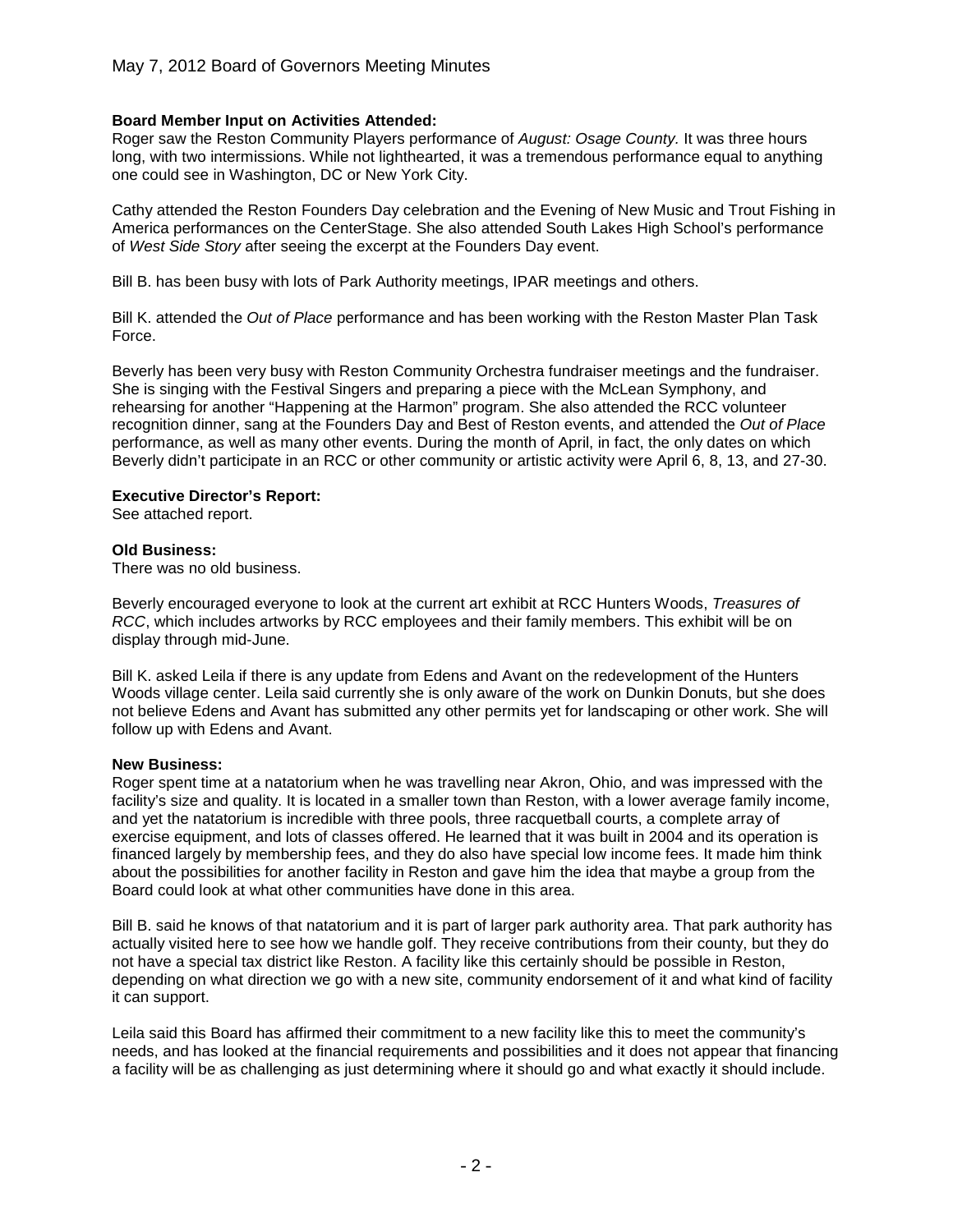Roger asked if Bill thinks we have a good chance to find a location and build a facility like this. Bill B. said he is hopeful.

## **MOTION #4:**

Bill B. moved that the meeting be adjourned. Bill K. seconded the motion. The motion passed unanimously.

The Chair adjourned the meeting at 8:25 p.m.

\_\_\_\_\_\_\_\_\_\_\_\_\_\_\_\_\_\_\_\_\_\_\_\_\_\_\_\_ Cathy Vivona, Board Treasurer for the Secretary

May 21, 2012 Date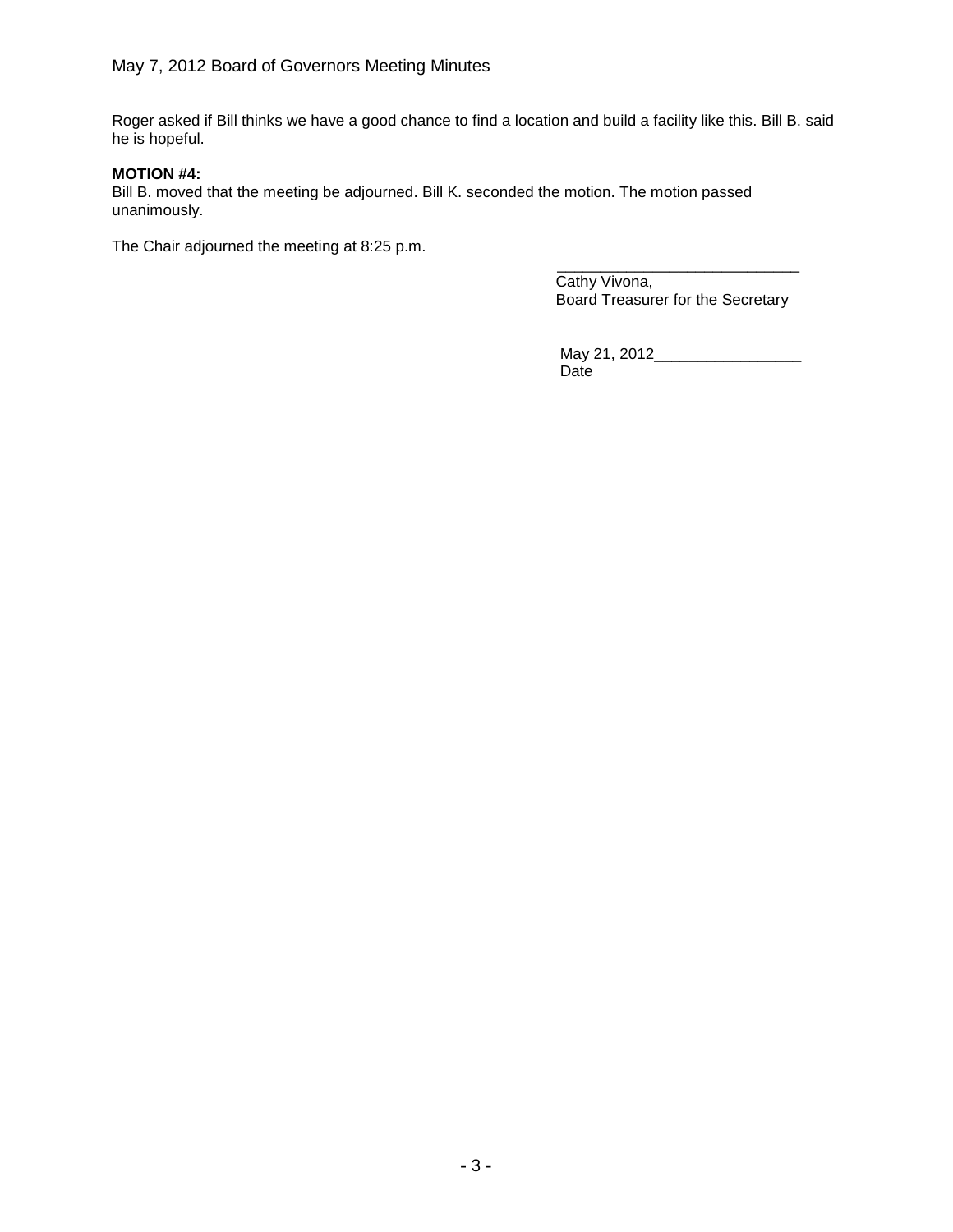## **BOARD ACTIONS TAKEN AT BOARD OF GOVERNORS MEETING ON MAY 7, 2012**

- **12-0507-1 Bd That the Board approve the agenda.**
- **12-0507-2 Bd That the Board approve the April 2, 2012 Board minutes.**
- **12-0507-3 Bd That the Board approve the April 2, 2012 Board actions.**
- **12-0507-4 Bd That the meeting be adjourned.**

\_\_\_\_\_\_\_\_\_\_\_\_\_\_\_\_\_\_\_\_\_\_\_\_\_\_\_\_ Cathy Vivona, Board Treasurer for the Secretary

May 21, 2012 **Date**